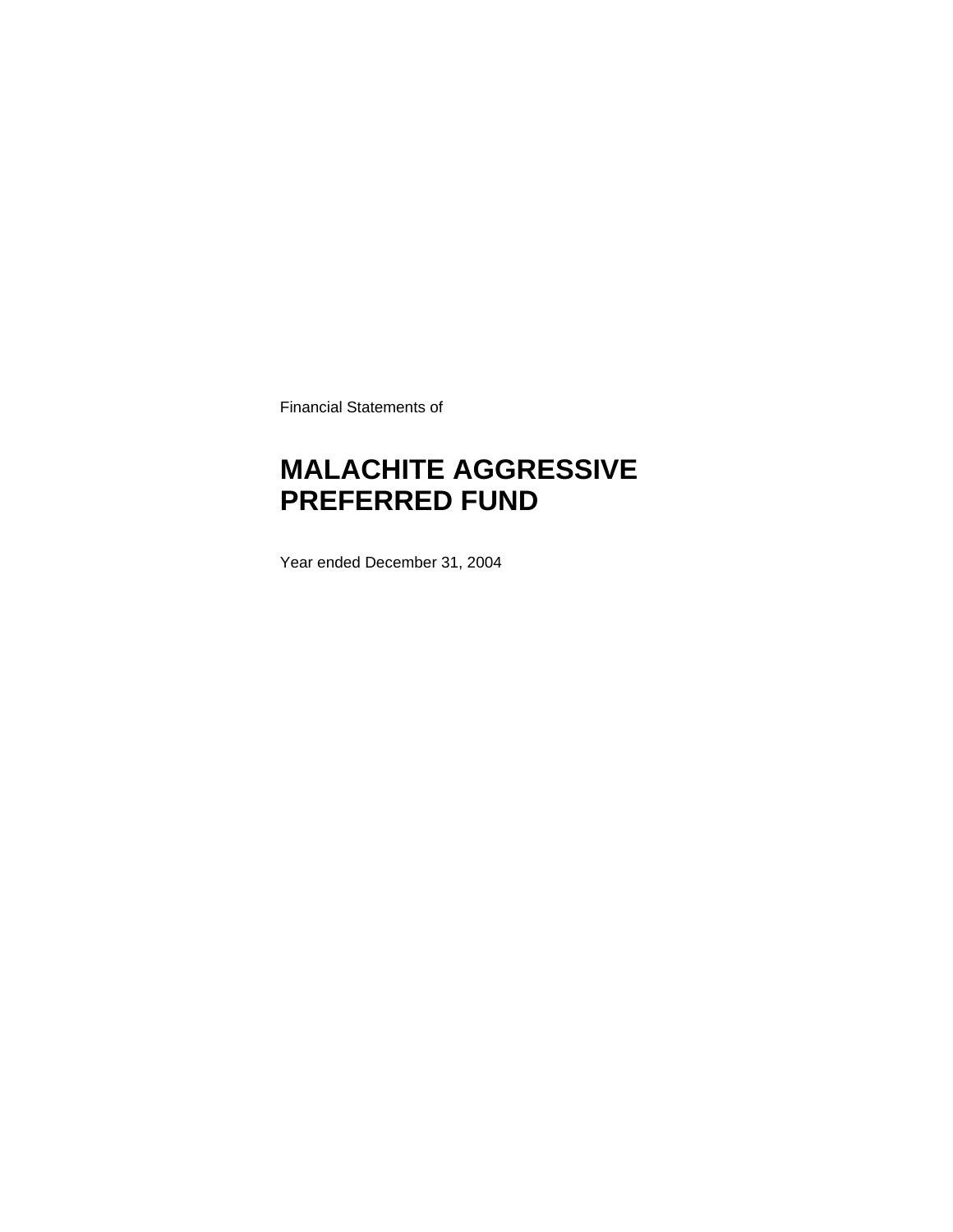

**KPMG LLP**  Yonge Corporate Centre 4100 Yonge Street Suite 200 **Internet WWW.kpmg.ca** Toronto ON M2P 2H3

Telephone (416) 228-7000<br>Fax (416) 228-7123

### **AUDITORS' REPORT**

To the Trustee and the Manager of Malachite Aggressive Preferred Fund (the "Fund")

We have audited the statement of net assets of the Fund as at December 31, 2004 and the statements of operations and cash flows for the year then ended. These financial statements are the responsibility of the Manager of the Fund. Our responsibility is to express an opinion on these financial statements based on our audit.

We conducted our audit in accordance with Canadian generally accepted auditing standards. Those standards require that we plan and perform an audit to obtain reasonable assurance whether the financial statements are free of material misstatement. An audit includes examining, on a test basis, evidence supporting the amounts and disclosures in the financial statements. An audit also includes assessing the accounting principles used and significant estimates made by the Manager as well as evaluating the overall financial statement presentation.

In our opinion, these financial statements present fairly, in all material respects, the financial position of the Fund as at December 31, 2004 and the results of its operations, changes in its net assets and its cash flows for the year then ended in accordance with Canadian generally accepted accounting principles.

 $KPMS$  11P

Chartered Accountants

Toronto, Canada February 2, 2005 April 27, 2005 (note 8)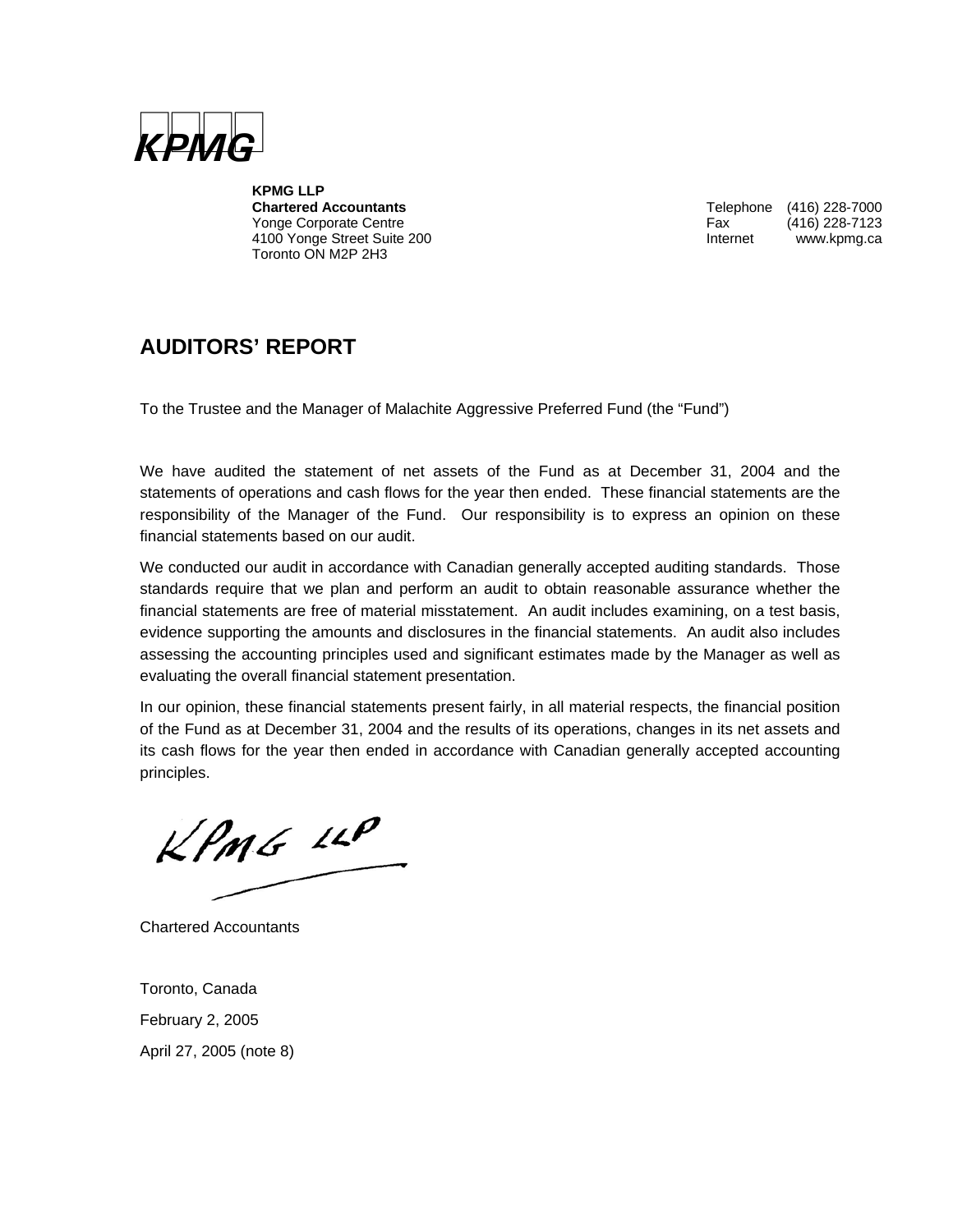Statement of Net Assets

December 31, 2004, with comparatives for 2003

|                                                                                                                      | 2004                                      | 2003                                              |
|----------------------------------------------------------------------------------------------------------------------|-------------------------------------------|---------------------------------------------------|
| <b>Net Assets</b>                                                                                                    |                                           |                                                   |
| Investments, at market value (note 2)<br>Accrued income receivable<br>Organization costs<br>Cash<br>Due from brokers | \$<br>504,573<br>421<br>400               | \$<br>472,689<br>2,217<br>720<br>74,497<br>31,592 |
|                                                                                                                      | \$<br>505,394                             | \$<br>581,715                                     |
| Margin borrowings<br>Accounts payable and accrued liabilities<br>Due to brokers                                      | \$<br>12,105<br>8,150<br>46,690<br>66,945 | \$<br>19,971<br>53,351<br>73,322                  |
| Total net assets                                                                                                     | \$<br>438,449                             | \$<br>508,393                                     |
| Unitholders' Equity<br>Units issued and outstanding (note 3)                                                         | \$<br>435,586                             | \$<br>456,371                                     |
| Unrealized appreciation in value of investments                                                                      | 2,863                                     | 52,022                                            |
| Subsequent events (note 8)                                                                                           |                                           |                                                   |
|                                                                                                                      | \$<br>438,449                             | \$<br>508,393                                     |
| Net asset value per unit                                                                                             | \$<br>9.6333                              | \$<br>11.2861                                     |

See accompanying notes to financial statements.

\_\_\_\_\_\_\_\_\_\_\_\_\_\_\_\_\_\_\_\_\_\_\_\_\_\_\_\_\_\_\_\_\_\_\_\_\_\_\_

On behalf of the Trustee:

Hymas Investment Management Inc.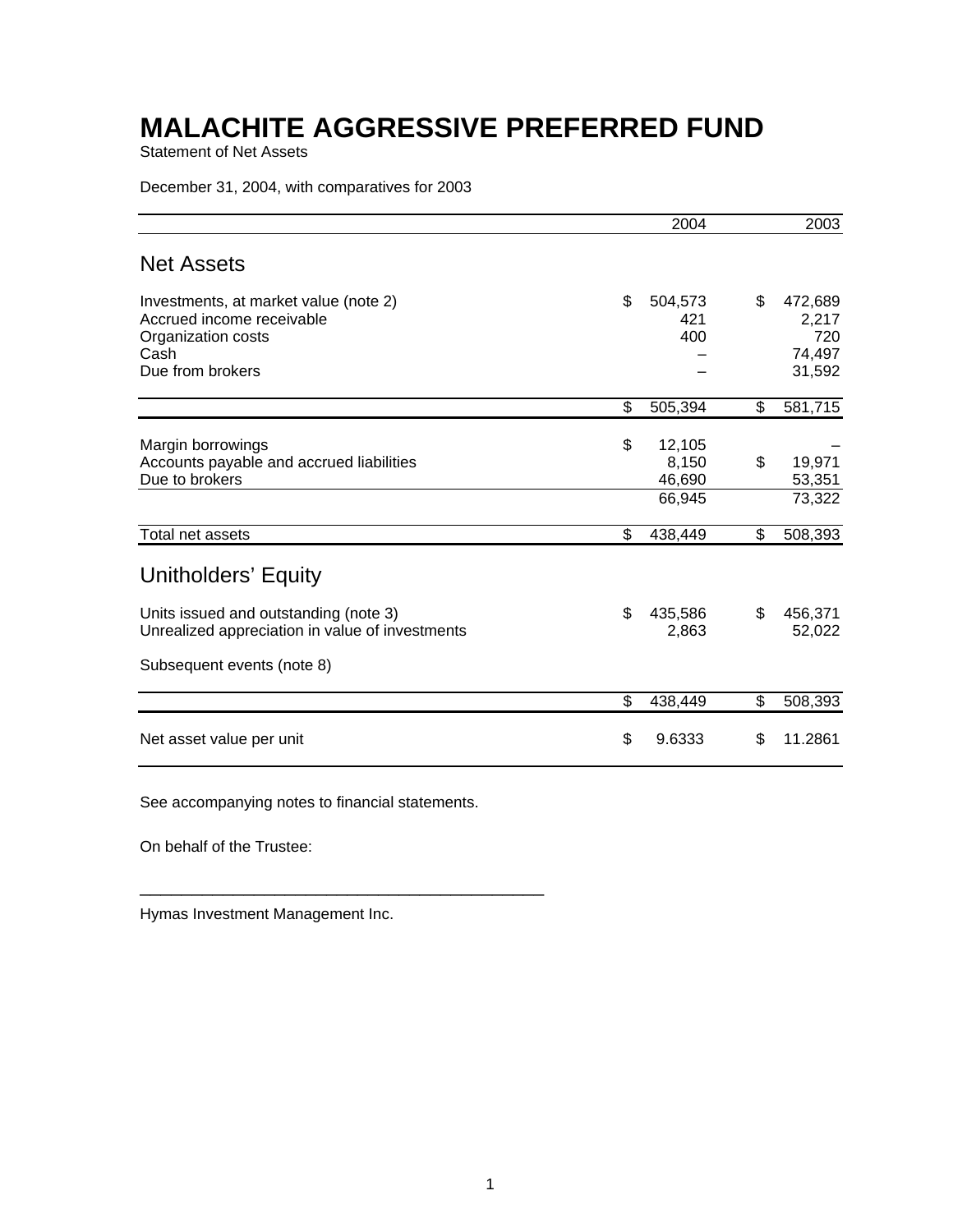Statement of Operations

For the year ended December 31, 2004, with comparatives for 2003

|                                                                                                               | 2004         | 2003          |
|---------------------------------------------------------------------------------------------------------------|--------------|---------------|
| Revenue:                                                                                                      |              |               |
| <b>Dividends</b>                                                                                              | \$<br>29,297 | \$<br>20,423  |
| Interest                                                                                                      |              | 2,258         |
|                                                                                                               | 29,297       | 22,681        |
| Expenses:                                                                                                     |              |               |
| Interest                                                                                                      | 342          |               |
| Professional fees                                                                                             | 2,273        | 1,743         |
| Amortization                                                                                                  | 320          | 320           |
|                                                                                                               | 2,935        | 2,063         |
| Income before the undernoted                                                                                  | 26,362       | 20,618        |
|                                                                                                               |              |               |
| Realized gain on sale of investments                                                                          | 89,782       | 49,945        |
| Unrealized appreciation (depreciation) of investments                                                         | (49,159)     | 50,412        |
|                                                                                                               | 40,623       | 100,357       |
| Income from operations                                                                                        | \$<br>66,985 | \$<br>120,975 |
| Income from operations per unit<br>(based on weighted average number<br>of units outstanding during the year) | \$<br>1.4756 | \$<br>3.2224  |
|                                                                                                               |              |               |

See accompanying notes to financial statements.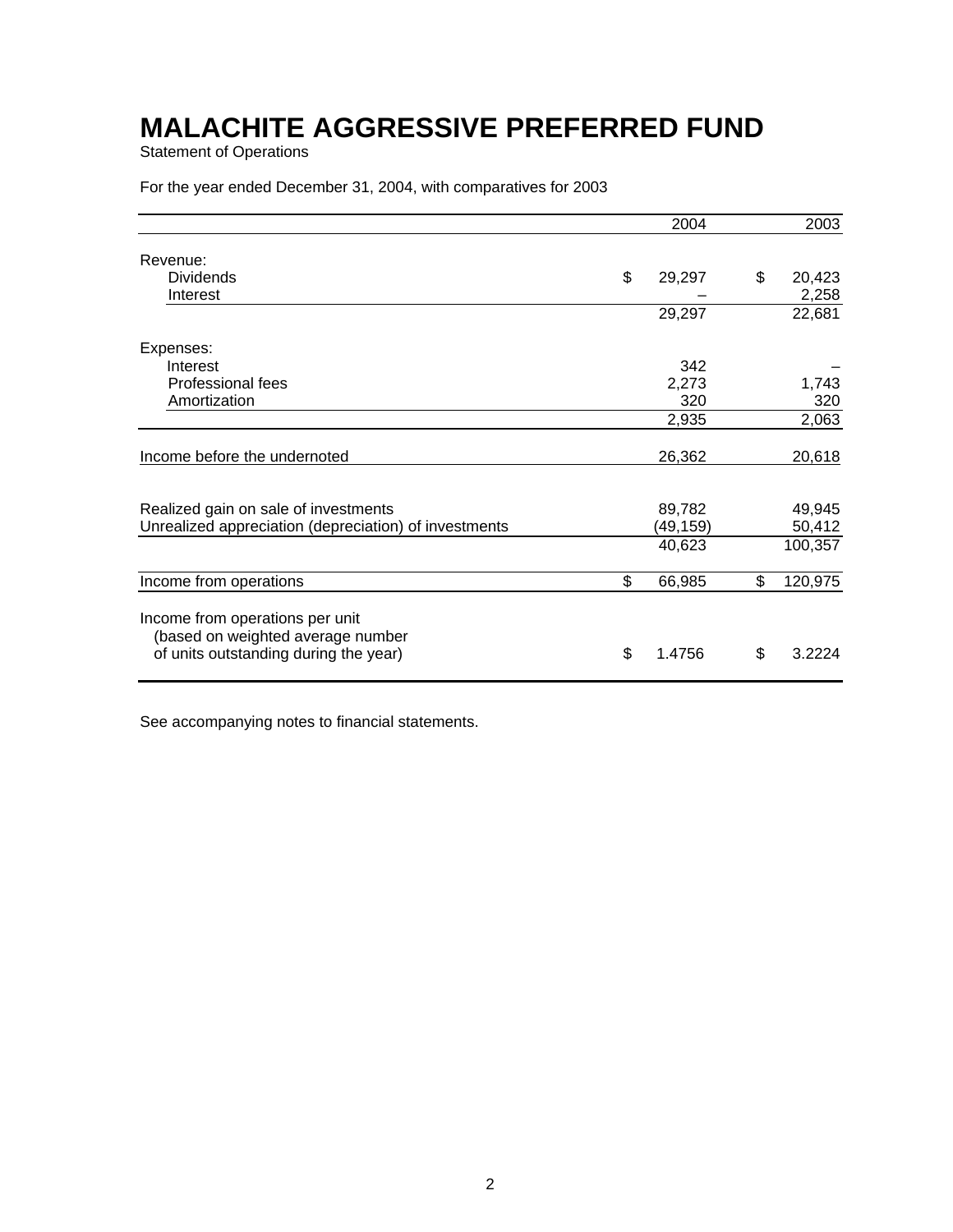Statement of Cash Flows

For the year ended December 31, 2004, with comparatives for 2003

|                                                       | 2004         | 2003          |
|-------------------------------------------------------|--------------|---------------|
| Cash provided by (used in):                           |              |               |
| Operations:                                           |              |               |
| Income from operations<br>Items not involving cash:   | \$<br>66,985 | \$<br>120,975 |
| Amortization                                          | 320          | 320           |
| Unrealized (appreciation) depreciation of investments | 49,159       | (50, 412)     |
| Accrued income receivable                             | 1,796        | (712)         |
| Due from brokers                                      | 31,592       | (31, 592)     |
| Due to brokers                                        | (6,661)      | 53,351        |
| Accounts payable and accrued liabilities              | (11, 821)    | 15,020        |
| Margin borrowings                                     | 12,105       |               |
|                                                       | 143,475      | 106,950       |
| Distributions to unitholders (note 4)                 | (116, 144)   | (57, 444)     |
| Financing:                                            |              |               |
| Units issued (redeemed)                               | (20, 785)    | 138,654       |
| Investing:                                            |              |               |
| Proceeds on disposal of investments                   | 5,871,173    | 3,750,271     |
| Purchase of investments                               | (5,952,216)  | (3,870,154)   |
|                                                       | (81,043)     | (119, 883)    |
| Increase (decrease) in cash                           | (74, 497)    | 68,277        |
| Cash, beginning of year                               | 74,497       | 6,220         |
| Cash, end of year                                     | \$           | \$<br>74,497  |

See accompanying notes to financial statements.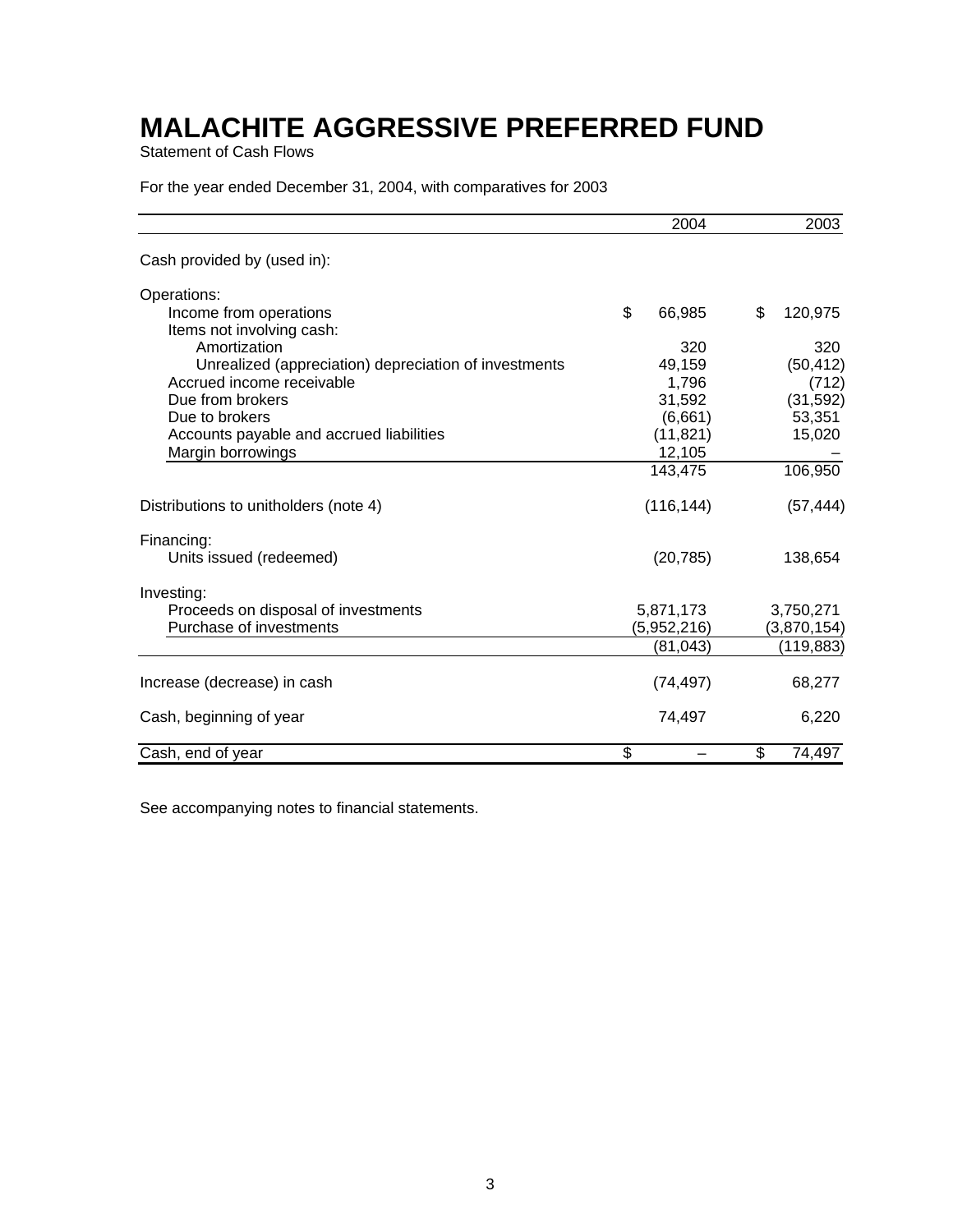Notes to Financial Statements

For the year ended December 31, 2004

Malachite Aggressive Preferred Fund is a "mutual fund in Ontario" as defined in The Securities Act, R.S.O. 1990, Chapter S.5, as amended (the "Act"), subsection 1(1).

Hymas Investment Management Inc. is the Trustee of the fund. The fund is offered as an investment via a Master Declaration of Trust (for the Malachite Funds in general) and an associated Fund Regulation (for the fund itself).

#### **1. Significant accounting policies:**

(a) Investments:

Investments are stated at market value, determined as the last bid price on December 31. The difference between the market value and the cost of the investments held is shown as unrealized appreciation in unitholders' equity. The average cost method is used to determine the gain or loss on sale of investments.

(b) Organization costs:

Organization costs of \$1,600 are being amortized on a straight line basis over five years.

(c) Recognition of income and expenses:

The accrual method of recording income and expenses is followed by the Fund, with dividend income being recorded on the ex-dividend date.

(d) Income taxes:

The Fund qualifies as a mutual fund trust under the Income Tax Act (Canada) and each year it will distribute, to its unitholders, all of its net income and net realized taxable capital gains. Such income and realized capital gains are taxable in the hands of the unitholders and not in the Fund. Accordingly, no provision for income taxes has been made in the accompanying financial statements.

(e) Use of estimates:

The preparation of financial statements requires management to make estimates and assumptions that affect the reported amounts of assets and liabilities and disclosure of contingent assets and liabilities at the date of the financial statements and the reported amounts of revenues and expenses during the year. Actual results could differ from those estimates.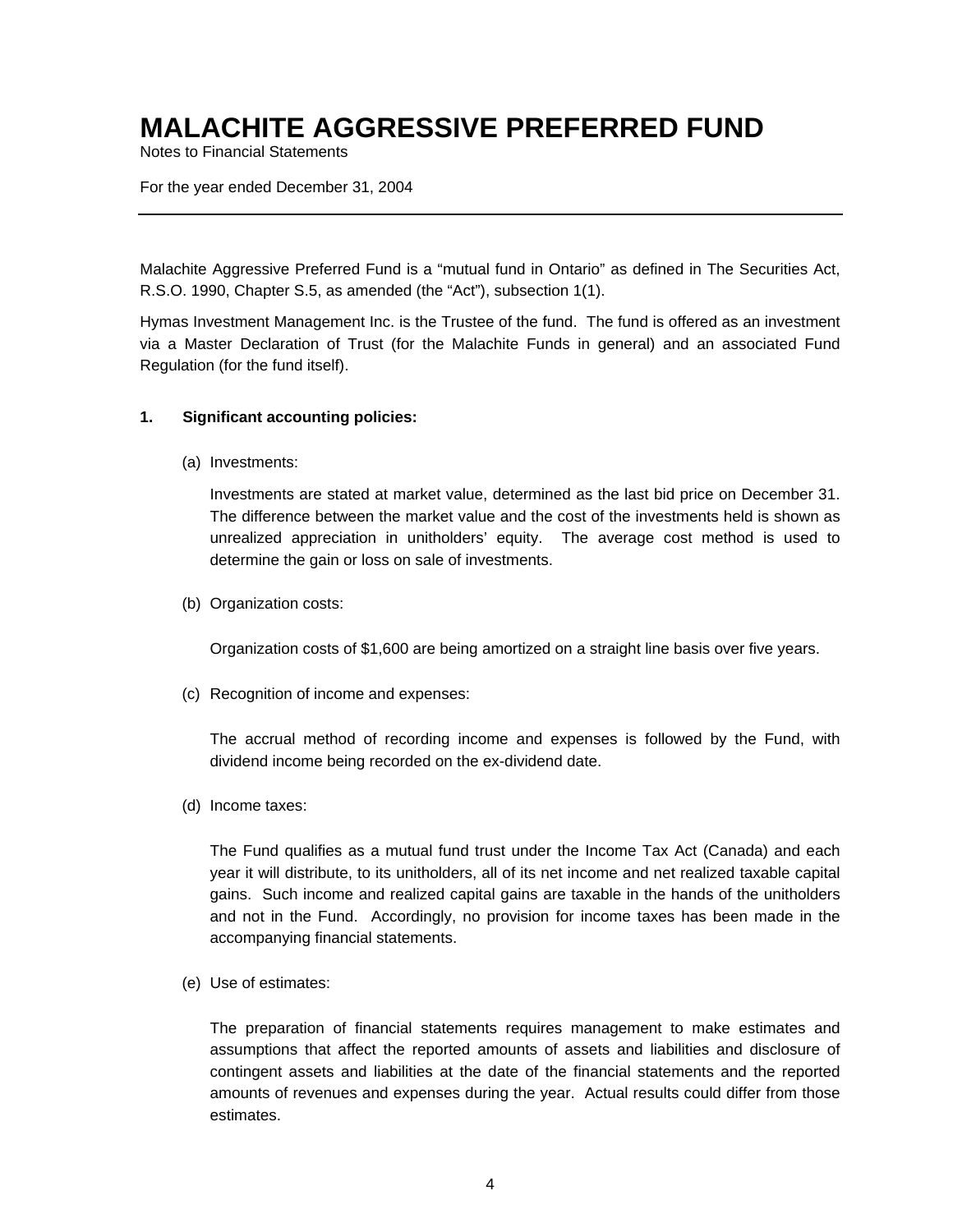Notes to Financial Statements (continued)

For the year ended December 31, 2004

#### **2. Investments:**

|               |                                                                                 |               |              | Weight in |
|---------------|---------------------------------------------------------------------------------|---------------|--------------|-----------|
| <b>Shares</b> | Security                                                                        | Book value    | Market value | portfolio |
| 200           | <b>Canadian General</b><br>Investments Ltd. 4.65%<br>Preferred Shares, Series 2 | \$<br>5,131   | \$<br>5,440  | 1.1%      |
| 3,500         | National Bank of Canada<br>6.40% First Preferred Shares<br>Series 13            | 92,155        | 92,575       | 18.3%     |
| 3,400         | <b>Brascan Corporation Class A</b><br>Preferred Shares, Series 12               | 91,560        | 93,874       | 18.6%     |
| 3,100         | <b>BCE</b> Inc<br>5.28% First Preferred Shares<br>Series S                      | 77,253        | 77,190       | 15.3%     |
| 4,100         | <b>Bank of Montreal Class B</b><br>Preferred Shares, Series 6                   | 106,760       | 106,723      | 21.2%     |
| 3,000         | Financial 15 Split Corp.<br>5.25% Preferred Shares                              | 31,619        | 32,250       | 6.4%      |
| 2,800         | Premium Income Corporation<br><b>Preferred Shares</b>                           | 46,690        | 46,536       | 9.2%      |
| 100           | Canada Life Financial Corporation<br>6.25% Preferred Shares, Series B           | 2,780         | 2,765        | 0.5%      |
| 1,700         | Brascan Financial Corp, Fltg Rate Class I<br>Preferred Shares, Series A         | 39,858        | 39,270       | 7.8%      |
| 300           | Westcoast Energy Inc.<br>5.50% First Preferred Shares<br>Series 7               | 7,904         | 7,950        | 1.6%      |
|               |                                                                                 | \$<br>501,710 | \$504,573    | 100%      |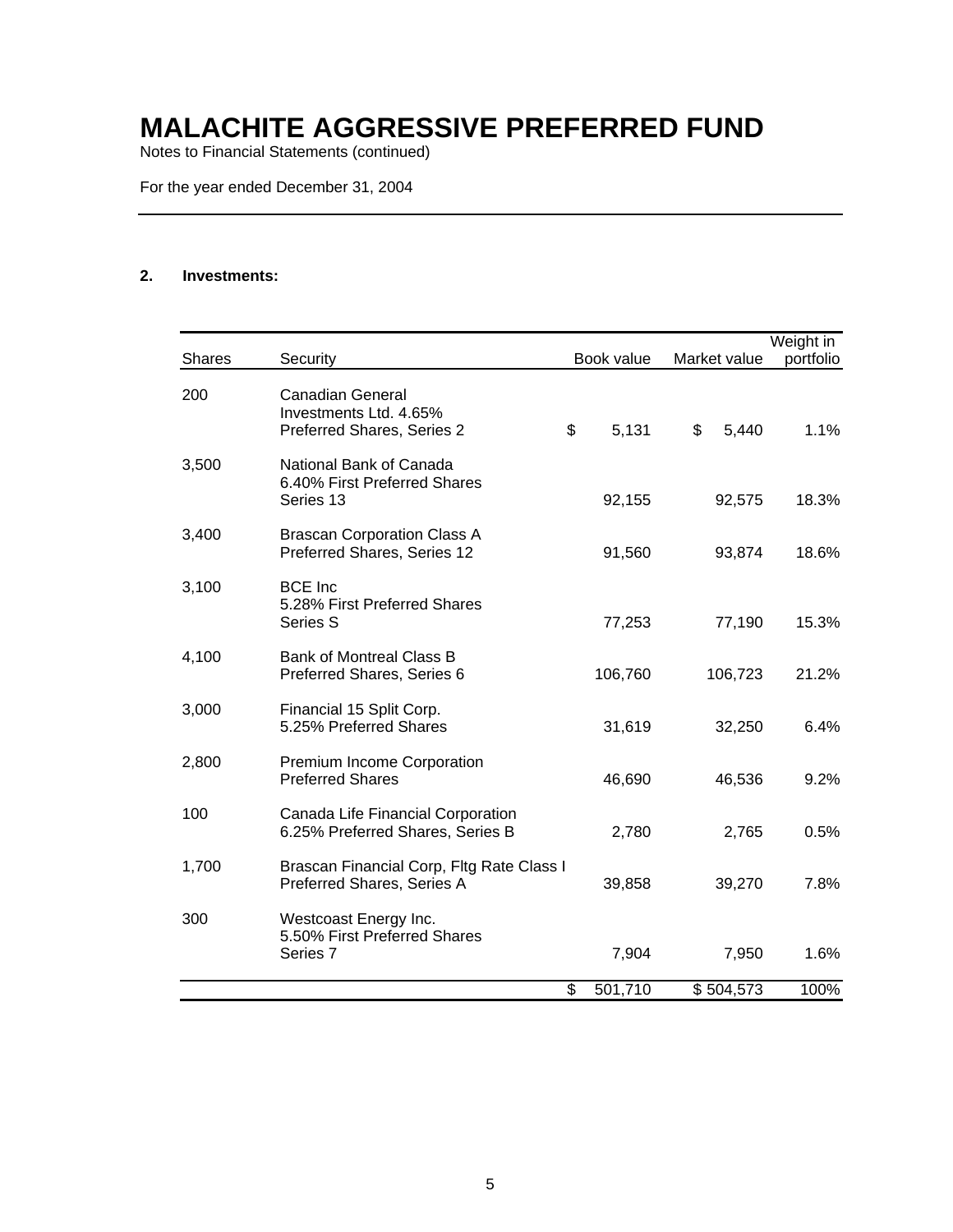Notes to Financial Statements (continued)

For the year ended December 31, 2004

#### **3. Unitholders' equity:**

|                                         | Units       | Value     |
|-----------------------------------------|-------------|-----------|
| Outstanding at December 31, 2003        | 45,046.1190 | \$456,371 |
| Issued (redeemed) during the year (net) | 467.7034    | (20, 785) |
| Outstanding at December 31, 2004        | 45,513.8244 | 435,586   |

#### **4. Distributions to unitholders:**

|                    | Type         | Per unit | Total       |
|--------------------|--------------|----------|-------------|
| March 31, 2004     | Income       | 0.1712   | \$<br>7,711 |
| June 30, 2004      | Income       | 0.1420   | 6,459       |
| September 30, 2004 | Income       | 0.1358   | 6,226       |
| December 31, 2004  | Income       | 0.1677   | 5,966       |
| December 31, 2004  | Capital gain | 2.5232   | 89,782      |
|                    |              |          | 116,144     |

Income is comprised of dividends.

#### **5. Management fees:**

Management fees are payable by the unitholders directly to the Manager and accordingly, are not reflected in these financial statements.

#### **6. Expenses:**

During the period, commissions of \$17,800 (2003 - \$10,726) were incurred with respect to securities transactions.

The Management Expense Ratio ("MER") during the year was 0.50% (2003 - 0.50%).